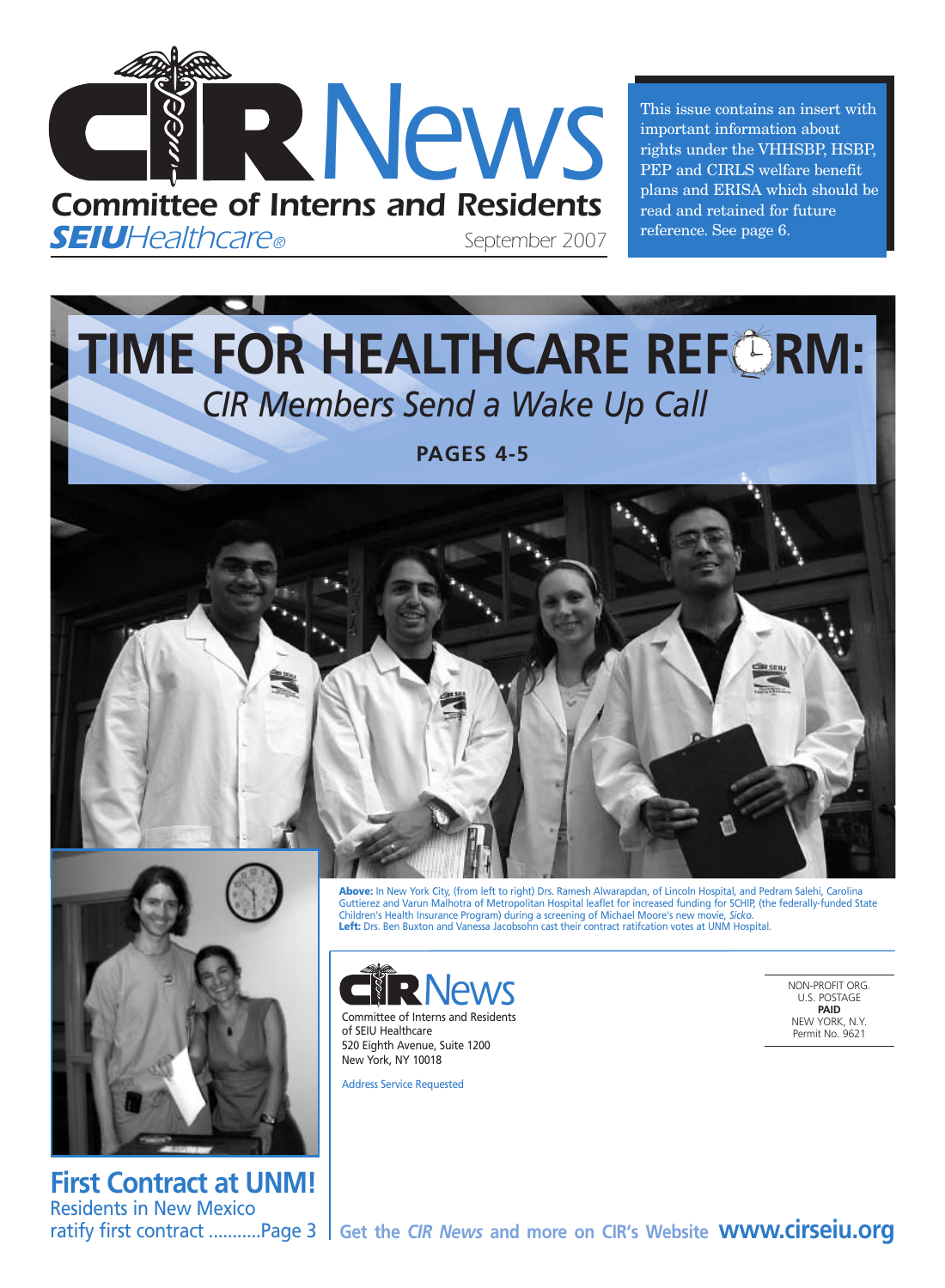## **GIR News**

*Committee of Interns and Residents of SEIUHealthcare®*

National Headquarters 520 Eighth Avenue, Suite 1200 New York, NY 10018 (212) 356-8100 (800) CIR-8877 E-mail: info@cirseiu.org

http://www.cirseiu.org

1 Boston Medical Center Place Boston, MA 02118 (617) 414-5301

1400 NW 10th Ave., Suite 1509 Miami, FL 33136 (305) 325-8922

400 Central Avenue SE, Suite 105 Albuquerque, NM 87102 (505) 244-8775

1338 Mission Street, Fourth Floor San Francisco, CA 94103 (415) 861-5235

> Box 512075 Los Angeles, CA 90051 (310) 632-0111

Washington, DC Office (202) 872-5838

Ave. San Ignacio 1393 Urb. Altamesa, San Juan P.R. 00921 (787) 775-0720

#### **EXECUTIVE COMMITTEE 2007-2008**

Simon Ahtaridis, MD, MPH *President*

Luella Toni Lewis, MD *Executive Vice President*

Rajani Surendar Bhat, MD *Secretary-Treasurer*

**REGIONAL VICE PRESIDENTS** Nailah Thompson, DO

*Northern California*

Suganya Karuppana, MD *Southern California*

> Gregory Taylor, MD *Southern California*

Sergio Badel, MD *Florida*

Hillary Tompkins, MD *Massachusetts*

Snehal Bhatt, MD *New Jersey/DC*

Kate Aberger, MD *New York*

Karen Morice, MD *New York*

Spencer Nabors, MD, MPH, MA *New York*

> Nichele Nivens, MD *New York*

Joel Waring, MD *New York* •

Eric Scherzer *Executive Director* Cara Metz *Editor* Jason Rowe

*Contributing Writer Cover photos: Cara Metz/CIR; Inset: Amy Hall/CIR*

*President's Report*

SIMON AHTARIDIS, MD, MPH

# Communication Breakdown

**WA** has the patient in<br>832? Their pressure is<br>seventy over palp and 832? Their pressure is seventy over palp and they are maxed out on Levo."

The cluster of residents gathered in the small backroom began to frantically shuffle through note cards, scraps of paper, and folded sign outs, a scene that would not inspire confidence. At the time I was a medical student rotating through my last week of medicine service, discussing the important issues of the day such as *South Park* reruns with residents in an ICU backroom.

The overhead speaker blared to life, "code in 832." Everyone abandoned their sheets and ran to the room finding a morbidly obese gentleman being moved with great difficulty onto a board.

"Who's patient is this?"

"What's his code status?"

"What's going on? Who found him?"

"What did he come in with?" "What does he have, what meds is he on?"

"Is anyone running this code?" "Where is his chart?"

"Does anyone know anything about this patient?"

Silence. The code went on for a half hour, until the patient was finally pronounced. Likely there was little that could have been done to save the patient, who on autopsy was found to have had a massive pulmonary embolism. However, the level of disorganization, and the lack of knowledge of patients being crosscovered was striking. Perhaps even more shocking was that it took another two hours to figure out which resident was responsible for the patient, due to a misspelling on a handwritten sheet. I thought this was a fluke, that I was witnessing a

crisis that almost never happens. As I progressed through my training I came to realize that in most hospitals, events like this happen frequently.

Transfers of care are an inevitable part of medicine. The idea that only a single person will be involved in a patient's care is an anachronistic and dangerous view. Hospitals have become 24/7 institutions. Lab tests, procedures and imaging can be performed at all hours of the night. Our understanding of fatigue and its effects on patient care have taught us that at some point, we need to hand over the care of our patients to a wellrested colleague.

Despite this, residents receive very little training and often have very little in the way of support when it comes to transfer of care. At a recent CIR New York regional

### A Closer Look at Medical Errors

According to the Institute of Medicine:

- Medical errors account for as many as 98,000 deaths in the United States each year.
- Medical errors are the eighth-leading cause of death in the United States.
- More people die in a given year as a result of medical errors than from motor vehicle accidents (43,458), breast cancer (42,297), or AIDS (16,516).
- Preventable adverse events cost \$29 billion a year.

*Source: To Err Is Human: Building a Safer Health <sup>H</sup>System, Institute of Medicine, 1999.*

**"As frontline healthcare providers, we have a unique opportunity to identify practices that place our patients at risk of harm."**

meeting, we asked our delegates to share their sign-out systems. We found a great deal of variability related to whether sign-outs were: written, computerized, done verbally, or done in a protected time and space. Perhaps even more concerning, though not a surprise, is the near universal lack of training in transferring the care of patients.

To address this, CIR leaders compiled the experiences of several of our hospitals, reviewed the literature, and identified a number of strategies to reduce risk during transfer of care.CIR has a pamphlet available online at: http://www.hourswatch.org/images/ CIR-Sign-out2.pdf.

Over the years CIR has become increasingly involved in patient safety. From targeted Patient Care Fund projects, to information campaigns about best practices to enhance safety and negotiating for adequate coverage, CIR has worked collaboratively with hospitals to reduce medical errors. This has been an extension of our decades-long work of bargaining collectively to improve the quality of the care we provide.

As frontline healthcare providers, we have a unique opportunity to  $\frac{\alpha}{\zeta}$ identify practices that place our  $\frac{3}{2}$ <br>nationts at risk of harm With the patients at risk of harm. With the strength of our union behind us, we  $\frac{2}{5}$ have the means to address those  $\frac{3}{2}$ problems and make our hospitals  $\frac{8}{6}$ safer for our patients. PHOTO: SANDY SHEA/CIR



*E A L*  $\vdash$ *H C A RE*

*FA C*  $\vdash$ *S*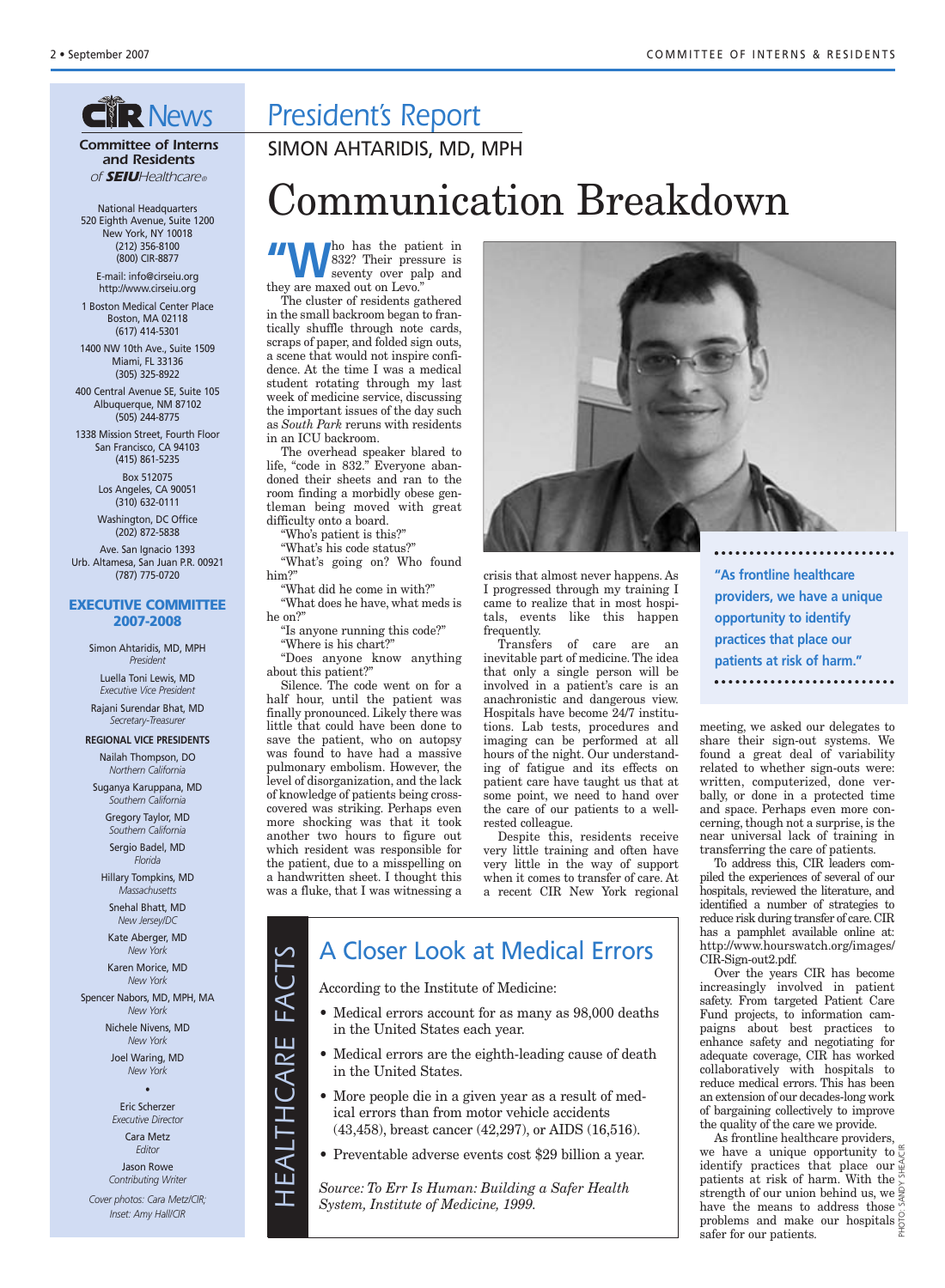# **First Contract Delivers Solid Gains at UNM Hospital**

*Highlights Include Salary and Patient Care Gains, and New Labor-Management Forum*

**O**n August 15, 2007, resident physicians at<br>the University of New Mexico Hospital<br>voted by an overwhelming margin to ratify<br>their first union contract. There are 550 interms the University of New Mexico Hospital voted by an overwhelming margin to ratify their first union contract. There are 550 interns, residents and fellows, in 17 different specialties at the hospital.

"This new contract delivers solid economic improvements for our house officers and assists us in significantly improving our programs," said Dr. Elizabeth Burpee, a PGY 3 in Internal Medicine and CIR negotiating team member. "We won considerable increases – on average 7% overall in the first year, with a re-opener in the second year to negotiate further raises – which will help us recruit and retain the unique and talented body of housestaff that we have here at UNM."

Residents at UNM voted to join CIR six months earlier, to improve wages and working conditions, and gain a greater voice in patient care and health policy issues. Their first contract makes improvements in all those areas, delivering raises that

**"This has been a historic year for house officers at UNM. We have a new voice to advocate for ourselves and our patients."**

> **Dr. Jay Buys, Chair, CIR Negotiating Committee PGY 3, Internal Medicine**

range from 5.3% for first years to 10.3% for residents in their fifth year of training, and creates a brand new Patient Care Fund of \$25,000 a year for residents to use to purchase patient care related items and equipment for the hospital. In addition, residents will have regular labor-management meetings to address issues of concern as they come up. They have already met with New Mexico's Governor Bill Richardson and Lt. Governor Diane Denish to discuss healthcare policy goals, and look forward to working together in the future.

"This has been a historic year for house officers



UNM's CIR negotiating team, pleased and relieved following their late night last session, on August 2, 2007.

at UNM," said Dr. Jay Buys, a PGY 3 in Anesthesia, who was the chair of CIR's negotiating committee. "We have a new voice to advocate for ourselves and our patients." Dr. Buys said that he's looking forward to "continuing to make UNM a truly great place for house officers to train, and an exceptional place for New Mexicans to obtain their care."

Additional gains include tuition reimbursement for UNM residents who are taking courses towards an advanced degree in a health-related field, paid maternity/paternity leave, and taxi reimbursement for residents who are too tired to drive home after an extended shift of 24+ hours. They also won a voice on the UNM Capital Committee, which decides UNM's equipment budget; an increased meal allowance to \$4.50 per meal; seven paid holidays; and a medical education bonus of \$450 per resident per year, with the ability to roll over

unused funds from one year to the next.

For Dr. Jose Sterling, a PGY 5 in General Surgery, capping the rate of increases to residents' contributions to health benefit costs was an important issue, and one in which little progress was made prior to unionization. "Working with CIR, we were able to achieve this goal," he said. The new contract guarantees current health benefits with a cap on increases to premiums by no more than 5% over the life of the agreement.

Dr. Brian Johnson, a PGY 2 in Family and Community Medicine, said that a key benefit of having union representation for him is, "the opportunity to work with other healthcare unions and advocacy groups to reform healthcare on a local and national level." And Dr. Amy Garcia, a PGY 2 in Pediatrics, said she was impressed that CIR, "is truly a union started by residents, and run by residents, for residents."



## *New York State Internal Medicine Residents!* **"Near Miss Tracking Registry" Needs Your Input**

The Near Miss Tracking Registry went live in July. In a safe, anony-<br>
mous and risk-free environment, this web-based survey tool collects<br>
data relevant to "near misses" in patient care. CIR urges every<br>
Internal Medicine mous and risk-free environment, this web-based survey tool collects Internal Medicine resident in New York State to participate.

A "near miss" is defined as "Those events that might have resulted in harm to a patient but were discovered and corrected before they ever reached the patient." Studying near misses provides valuable data on patient safety vulnerabilities, as well as the strength and integrity of the barriers to error that protect patients.

The project is a collaboration of the NY Chapter of the American

College of Physicians, the NY Special Interest Group of the Association of Program Directors in Internal Medicine and the New York State Department of Health. CIR serves on the Advisory Board of the effort, and organized a focus group of members to test out an early version of the survey in January of 2007.

"As residents and fellows we have a keen perspective on the inherent challenges of delivering quality care to our patients. CIR is committed to improving that care in whatever way we can," says CIR NY Vice President Spencer Nabors, MD, who serves on the Near Miss Advisory Board. "Our insights and experience will help to make this important study a success."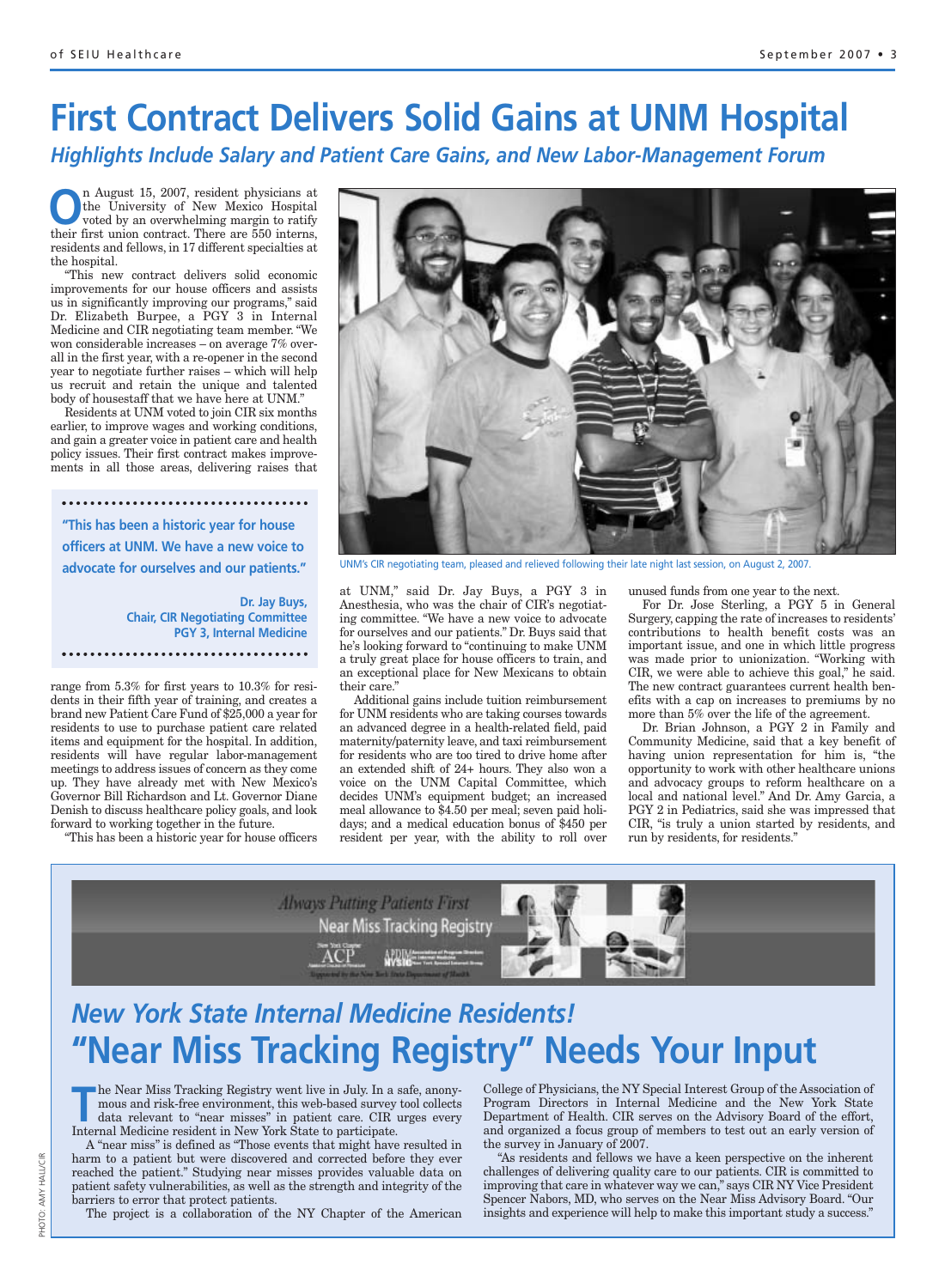# **Our "Sicko" Healthcare System**

*Reviewed by CIR Member Shipra Bansal, M.D. PGY 3, Family Medicine, Harbor-UCLA, Los Angeles, CA*

**M** ichael Moore has done it again. His lattest release, *Sicko*, takes more than a few jabs at our healthcare system and est release, *Sicko*, takes more than a few pushes the case for national healthcare. With the film coming out in time for the presidential debates, his timing is impeccable. But is his point on target?



On the grand scale, he couldn't be more right. His basic argument is that we have a healthcare

crisis in this country, and it doesn't have to be like this. Other countries have better healthcare than we do, while spending less than we do. For example, on a per capita basis, we spend two times what Canada does and three times what England does. However, when it comes to health indicators such as infant mortality, we are amongst the worst of all western industrialized nations. Then there is the glaring fact that we are the *only* western industrialized nation that doesn't provide healthcare to all its citizens.

Moore's film, rather than focusing on the damning statistics, however, hones in on anecdotal stories of how HMOs systematically deny people needed care. He makes it a point to state that the movie is not about the 47 million people in this country who do not have healthcare, but about people who are already covered by insurance. Throughout the film, the viewer is presented several horrifying stories. In one, an HMO's denial of care caused delay in diagnosis of a cancer; in another, the death of a child. He also documents how HMOs doggedly pursue measures to find



reasons to deny care. For example, a woman who didn't pre-disclose that she had once had a yeast infection was refused services. Finally, he connects the dots by documenting how generous HMO funding of politicians allows them to maintain significant control on Capitol Hill.

While his points build an argument difficult to refute, some of his examples present partial facts. First, the story of a woman discharged from USC Medical Center, the largest county hospital in Los Angeles, for inability to pay left me confused. As a resident working at a sister county facility, most of our patients cannot pay and we will not send them out for that reason. Perhaps there

was more to that story than was presented in the film. Secondly, Moore's segment showing the state-of-the-art facilities in Havana's main hospital seemed to make the case that all Cubans have access to these types of resources for free. This is unfortunately not true.

Moore has many critics. Some of them may grab onto specifics like this to discredit the film. Sure, the piece is not perfect. But viewers need to focus on the forest, not individual trees. Finally, my own horror story. One of my patients is a thirty-something small business owner who is unable to find an HMO to cover him because of his "pre-existing condition." Years ago, he donated a lobe of his lung to help a friend with a life-threatening condition. Now, he has no insurance to manage his severe psoriasis. Because the basic steroids have not alleviated his condition and the more potent medications are quite expensive, he lives with his scars.

As I was watching Moore's film, I was thinking that those stories represent some of the extremes of our system's failure. Yet, I wonder how many other physicians have similar tales to tell. In the richest nation in the world, these stories should not exist.

# **CIR Members Say I**

**W**hether he's enraging or enlightening people, Michael Moore has a knack for the hot button issues of the day – and he's sure to get their attention. Healthcare has fast become a key political issue, and CIR members, with years of frontline experience, have a lot of ideas about what's wrong with the current system, and how to improve it.

Using the movie *Sicko* as a starting point for discussions and activism, hundreds of CIR members around the country have been speaking with the audience, leafleting and getting petitions signed at screenings from the west coast to the east. Their goals overall are to improve access to care, with a different focus in each location. In Northern and Southern California, lobbying for statewide universal access was a major goal; in the North, ensuring community access to care in the event of a hospital's reorganization was another focus. In Florida, Massachusetts,



CIR members in (left to right) Santa Rosa, California access for Californians, and nationwide coverage for

the quote, "We want to be able to treat any patient who comes to our door." Dr. Shah was collecting signatures in support of expanding funding for SCHIP, the federally-



**CIR Co-Pres. Jori Carter, MD PGY 3, OB/GYN Boston Medical Center, Boston, Mass.**

New York and New Jersey, getting signatures on a petition to expand coverage for uninsured children nationwide was the mission.

CIR Dept. Rep. Monica Shah, MD, a PGY 3 in Pediatrics at Bellevue Hospital in NYC, was featured on Michael Moore's movie website, with



funded State Children's Health Insurance Program (which will expire at the end of September if not renewed by Congress).

At Cambridge Hospital in Massachusetts, CIR Co-Pres. Michael Hochman, a PGY 2 in Internal Medicine, passed the SCHIP petition



In New York City, CIR members including Dr. Monica Shah (above), found a receptive audience for expanding children's health coverage.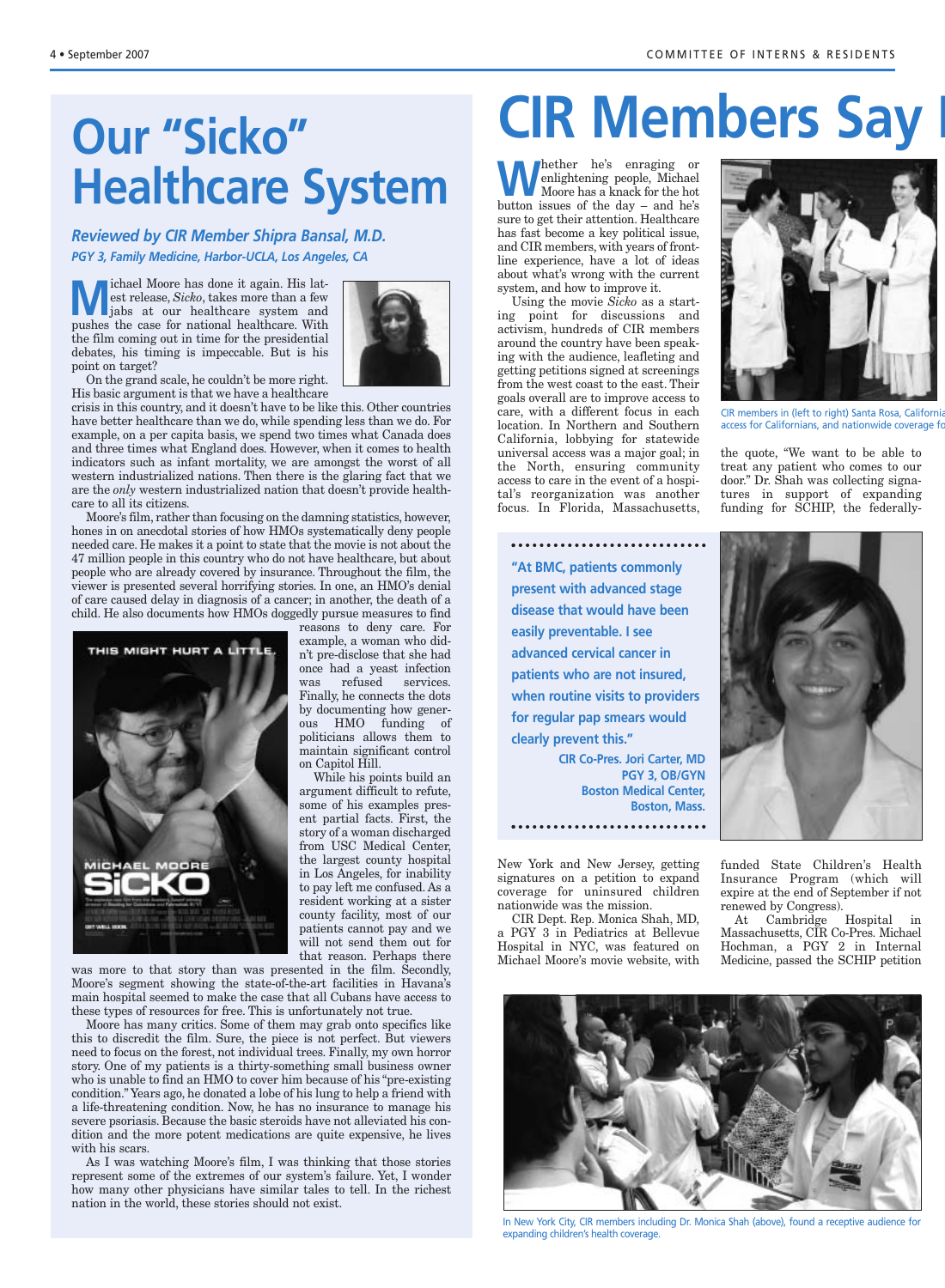# **It's Time for Healthcare Ref**orm



a; Children's Hospital Oakland; Santa Rosa; and Miami, Florida, used the movie *Sicko* as a way to jump start their efforts for access to community healthcare, universal uninsured children.

around at noon conference for several days, and spoke with residents about the program. "People were really supportive, signed the petition and thought it was a good idea. Some people were not aware of the issue, and were glad to learn about it. Our program director signed it as well. It's not a very controversial issue among doctors, expanding health coverage for children," he said.

In New York, CIR leader Natasha Tejwani, MD, a pediatric resident at Jacobi Hospital, in the Bronx, did the same at noon conference at her hospital, collecting 180 signatures over the  $\leq$  course of one week. "After seeing that movie, it's impossible to not want to  $\overline{\overline{z}}$  sign the petition," said CIR NY Vice Pres. Joel Waring, MD, who participated in a CIR *Sicko* event in  $\mathbb{E}$ Brooklyn. Also in the planning stages are Grand Rounds at individual mem- $\widetilde{Q}$  bers' hospitals, where speakers on  $\leq$  both sides of universal healthcare are  $\leq$  being sought to debate the evidence.

For CIR Co-Pres. Jori Carter, MD, a PGY 3 in OB/GYN at Boston Medical  $\Xi$  Center, many factors contribute to the  $\frac{\odot}{\varepsilon}$  erosion of effective doctoring. "At BMC, patients commonly present with advanced stage disease that would have been easily preventable. I see advanced cervical cancer in patients  $\overline{\Theta}$  who are not insured, when routine vis- $\frac{1}{2}$ its to providers for regular pap smears  $\geq$  would clearly prevent this." Also concerning to her is that,"We are afraid to

PHOTOS,

make medical decisions based on our clinical skills. We are afraid that if we don't back up our decisions with every possible lab test and imaging study, it will 'come back to us in court.' This means more money spent on extraneous tests, less money available for the possibility of creating reform and most importantly, less trust in our own hands, ears and minds."

CIR Department Rep. Hossein Samadi, MD, a PGY 2 in Psychiatry at Harbor-UCLA in Los Angeles, CA, has a perspective on national healthcare influenced by his experience with the Canadian system, having done his medical training in Montreal. "The whole issue of payment distorts care," he said. "Our patients [in L.A.] either have no insurance, or have Medicare, or Medi-Cal, and what type of coverage they have changes the way we bill and the way we doctor – our notes, progress reports and how we manage a patient's case are all determined by coverage…. In Canada, there is healthcare, called Medicare. Doctors don't deal with billing, and everyone is covered.

"I saw a patient who presented with advanced, metastasized breast cancer that had spread to six organs and multiple bone sites. If she had insurance, and had a doctor and periodic breast exams and mammograms, they could have saved her life. By the time we saw her, the prognosis was horrible – she had three months to live – and palliative care was all that could be offered. A minimal cost would have prevented this devastating prognosis.

"Integration of care is another

**"If we were to move to nationwide healthcare, it would improve our outcomes. We're one of the only industrialized nations with such a high percentage of our population uninsured." CIR Dept. Rep. Hossein Samadi, MD PGY 2, Psychiatry Harbor-UCLA, Los Angeles, CA** 

issue. There's a disconnect between providers, and a loss of continuity if a patient loses their job and is no longer covered by their plan. So they may move from Kaiser or another private insurer into the county system, and we have to re-do their work-ups – their echoes, cardiograms, etc. because we don't have access to past results. This increases both the cost, and amount of radiation that patients are exposed to. Seeing a doctor you know is important, and when people switch jobs, they jump from doctor to doctor. Patient care suffers because of that. Today, it's rare to see a patient, their kids, and their grandkids."



Other areas Dr. Samadi points to for improvement are the creation of an electronic database, and lowering the cost of pharmaceuticals, which are much higher than they are in Canada. But in terms of the big picture, "If we were to move to nationwide healthcare, it would improve our outcomes. We're one of the only industrialized nations with such a high percentage of our population uninsured."

## **CELL-PHONE ACTIVISM: READY? SET? TEXT!**





Once upon a time, concerned citizens wrote letters to Congress. Then came the convenience of phone calls, and next came faxes. Today's e-activism – email and text messages – makes it even easier for busy people, like resident physicians, to make legislators aware of their concerns.

These CIR members at Harbor-UCLA in Los Angeles, CA took just a few minutes – literally – to send text messages with accompanying cell-phone photos of themselves to their representatives in support of universal access to care throughout California. It's one quick and efficient way to get your point across!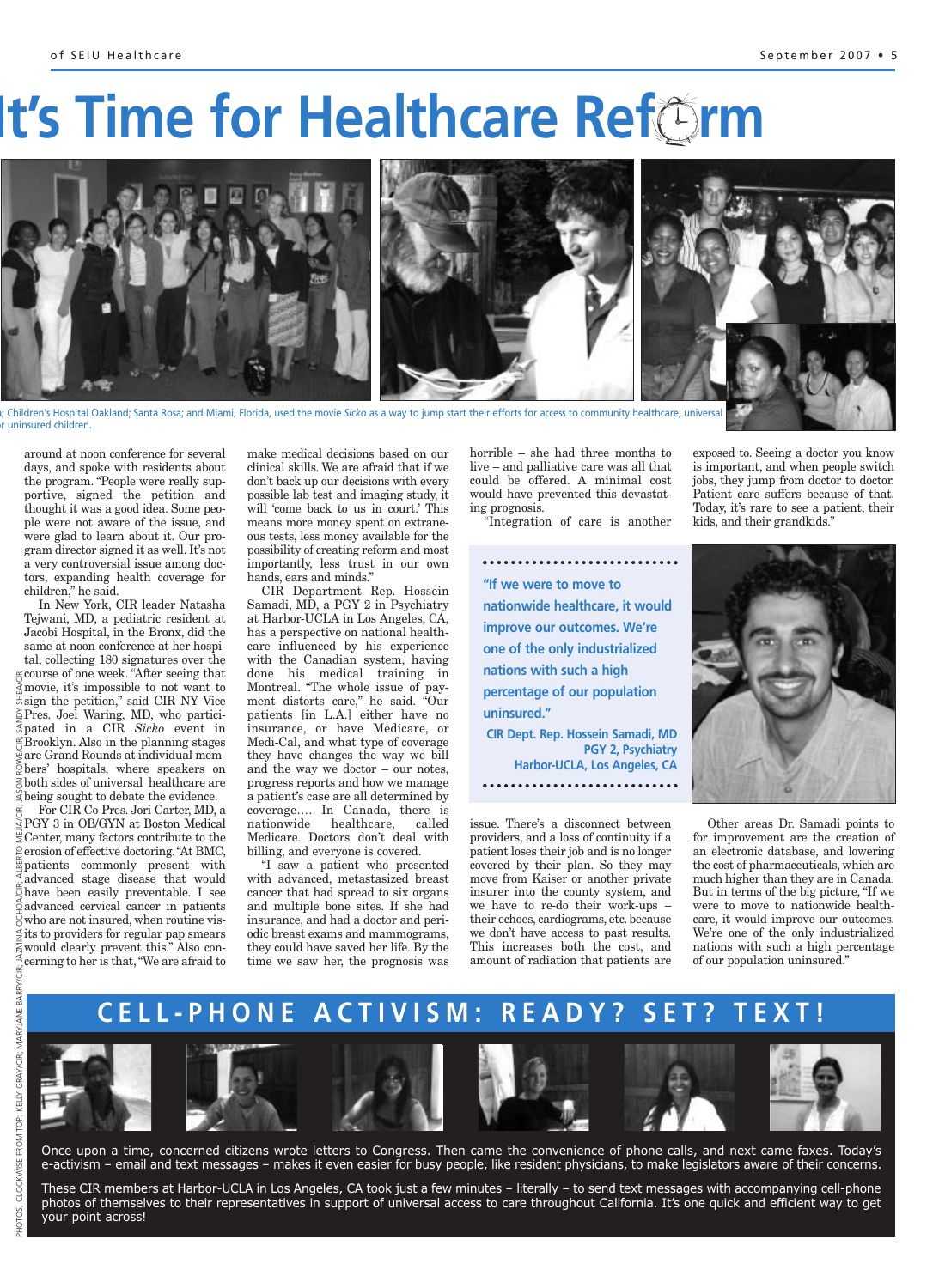## **Summary Annual Reports for HSBP, PEP, and Legal Services**

Every year, CIR updates and publishes the summary of annual report for the three city funds. Two of the Plans have reported audit results for December 31, 2006. The Professional Educational Plan, which has a June fiscal year end, has presented the audit results for June 30, 2006. All of the funds have received an unqualified (or clean) opinion from the auditors and each of the funds has made available all of the records to the auditors. The Plans are not required under the Employee Retirement Income Security Act of 1974 (ERISA) to release financial information, but elects to do so for the information of the participants. The annual reports have been filed with the Internal Revenue Service.

#### **Summary Annual Report of the Public Sector: House Staff Benefits Plan**

This is a summary of the annual report of the **House Staff Benefits Plan** of the Committee of Interns and Residents (HSBP), Federal Identification Number 13-2566390, for the year ended December 31, 2006.

The Board of Trustees has committed itself to pay accidental dismemberment, optical, newborn benefit, outpatient psychiatric, short term disability, supplemental major medical, supplemental obstetrical, hearing aid, prescription drug, childbirth education, smoking cessation and conference reimbursements. There are no retirement benefits in this fund.

HSBP has an insurance contract

with Aetna to pay all dental claims (\$1,217,881 in total premiums were paid) and with Guardian Insurance for both life insurance (\$245,766 in total premiums were paid) and long term disability (\$542,819 in total premiums were paid ).

The value of the Plan assets, after subtracting liabilities, were \$6,281,970 as of December 31, 2006 compared to \$5,879,748 as of December 31, 2005. During the year, the Plan experienced an increase in net assets of \$402,222. This increase included both realized and unrealized gains and losses on securities. During the year, the Plan had total income of \$4,151,053, which included employers' contributions of \$3,966,827, interest on investments of \$165,651, COBRA receipts of \$25,288, and investment losses of \$13,029 (netted for realized and unrealized), an insurance refund was received for \$6,316.

Plan expenses were \$3,748,832. These expenses included \$3,095,364 in benefits paid (to participants and beneficiaries or on their behalf) and \$653,468 in administrative expenses.

#### **Legal Services Plan of HSBP**

This plan covers certain basic legal services for the members. The Federal Identification Number is 13- 3011915.

The House Staff Benefits Legal Services Plan ended December 31, 2006 with a surplus of \$27,758 (this is the value of plan assets, after subtracting liabilities). This was an increase of \$18,888 over the prior

year, which ended with a surplus of \$8,870. During 2006 total employer contributions were \$247,968, total costs were \$229,851 (\$160,422 in benefits and \$69,429 in administration expenses.)

#### **Professional Educational Plan (PEP) of CIR**

The Professional Educational Plan of CIR (Federal Identification Number 13-4071468) reimburses up to \$600 per year to members for licensing exams, video and audiotapes and certain other job related expenses.

The value of the Plan assets, after subtracting liabilities, were \$1,222,429 as of June 30, 2006 compared to \$1,448,017 as of June 30, 2005. During the fiscal year ended June 30, 2006 the plan reported an operating deficit for the year of (\$225,587). Total employer contributions, were \$1,032,104, investments lost \$103,574 for the year (realized and unrealized losses) and earned interest of \$88,573, and total costs were \$1,242,689 (\$1,096,931 in benefits and \$145,758 in administration expenses.)

#### **Your Rights to Additional Information**

You have the right to receive a copy of the full annual report, or any part thereof, on request. The items listed below are included in that report:

1. An accountant's report;

2. Financial information and information on payments to service providers;

3. Assets held for investment;

- 4. Fiduciary information, including non-exempt transactions between the plan and parties-in-interest (that is, persons who have certain relationships with the plan);
- 5. Transactions in excess of 5 percent of the plan assets;
- 6. Insurance information including sales commissions paid by insurance carriers.

To obtain a copy of the full annual report, or any part thereof, write or call Earl Mathurin, Benefits Plan Manager, CIR Benefits Plan, 520 Eighth Avenue, Suite 1200, New York, NY 10018. The charge to cover copying costs will be 20¢ per page.

You also have the right to receive from the plan administrator, on request and at no charge, a statement of the assets and liabilities of the plan and accompanying notes, or a statement of income and expenses of the plan and accompanying notes, or both. If you request a copy of the full annual report from the plan administrator, these two statements and accompanying notes will be included as part of that report. The charge to cover copying costs given above does not include a charge for the copying of these portions of the report because these portions are furnished without charge.

You also have the legally protected right to examine the annual report at the main office of the plan 520 Eighth Avenue Suite 1200, New York, NY 10018.

## **Summary Annual Report for Voluntary Hospitals House Staff Benefits Plan (VHHSBP)**

This is a summary of the annual report of the VHHSBP, EIN 13- 3029280 welfare plan for the year ending December 31, 2006. The annual report has been filed with the Employee Benefits Security Administration, as required under the Employee Retirement Income Security Act of 1974 (ERISA).

The VHHSBP has committed itself to pay all claims to cover hospital, surgical and major medical coverage, dental, both short and long term disability, life insurance, legal, and optical benefits. There are no retirement benefits in this Fund.

#### **Insurance Information**

The VHHSBP has contracts with Empire Blue Cross/Blue Shield to process medical claims (total payouts to members were \$9,445,648 with an additional \$1,645,756 paid for claims processing service; Aetna for dental coverage and paid total premiums of \$1,046,213; Guardian for life insurance and paid total premiums of \$285,810 and Guardian for long-term disability and paid total premiums of \$305,185.

#### **Basic financial statement**

The value of plan assets, after subtracting liabilities of the plan, was \$17,841,787 as of December 31, 2006, compared to \$9,770,013 as of December 31, 2005. During the plan year the plan experienced an increase in its net assets of \$7,649,701. This increase includes unrealized appreciation and depreciation in the value of plan assets; that is, the difference between the value of the plan's assets at the end of the year and the value of the assets at the beginning of the year or the cost of assets acquired during the year. During the plan year, the plan had total income of \$21,678,915 including employer contributions of \$20,262,408, employee contributions of \$586,221, realized gains of \$69,945 from the sale of assets, and earnings from investments of \$760,341.

Plan expenses were \$14,029,213. These expenses included \$11,566,494 in benefits paid to participants and beneficiaries, \$2,462,719 in administrative expenses (\$1,645,756 for claims processing and \$816,963 in other administration expenses).

#### **Your Rights to Additional Information**

You have the right to receive a copy of the full annual report, or any part thereof, on request. The items listed below are included in that report:

- 1. An accountant's report;
- 2. Financial information and information on payments to service providers;
- 3. Assets held for investment;
- 4. Fiduciary information, including non-exempt transactions between the plan and parties-in-interest (that is, persons who have certain relationships with the plan);
- 5. Transactions in excess of 5 percent of the plan assets;
- 6. Insurance information including sales commissions paid by insurance carriers.

To obtain a copy of the full annual report, or any part thereof, write or call Earl Mathurin, Benefits Plan Manager, VHHSBP, 520 Eighth Avenue, Suite 1200, New York, NY 10018. The charge to cover copying costs will be 20¢ per page.

You also have the right to receive

from the plan administrator, on request and at no charge, a statement of the assets and liabilities of the plan and accompanying notes, or a statement of income and expenses of the plan and accompanying notes, or both. If you request a copy of the full annual report from the plan administrator, these two statements and accompanying notes will be included as part of that report. The charge to cover copying costs given above does not include a charge for the copying of these portions of the report because these portions are furnished without charge.

You also have the legally protected right to examine the annual report at the main office of the plan 520 Eighth Avenue, Suite 1200, New York, NY 10018, and at the U.S. Department of Labor in Washington, D.C. or to obtain a copy from the U.S. Department of Labor upon payment of copying costs. Requests to the Department should be addressed to: Public Disclosure Room, Room N-1513, Employee Benefits Security Administration, U.S. Department of Labor, 200 Constitution Avenue, N.W., Washington, D.C. 20210.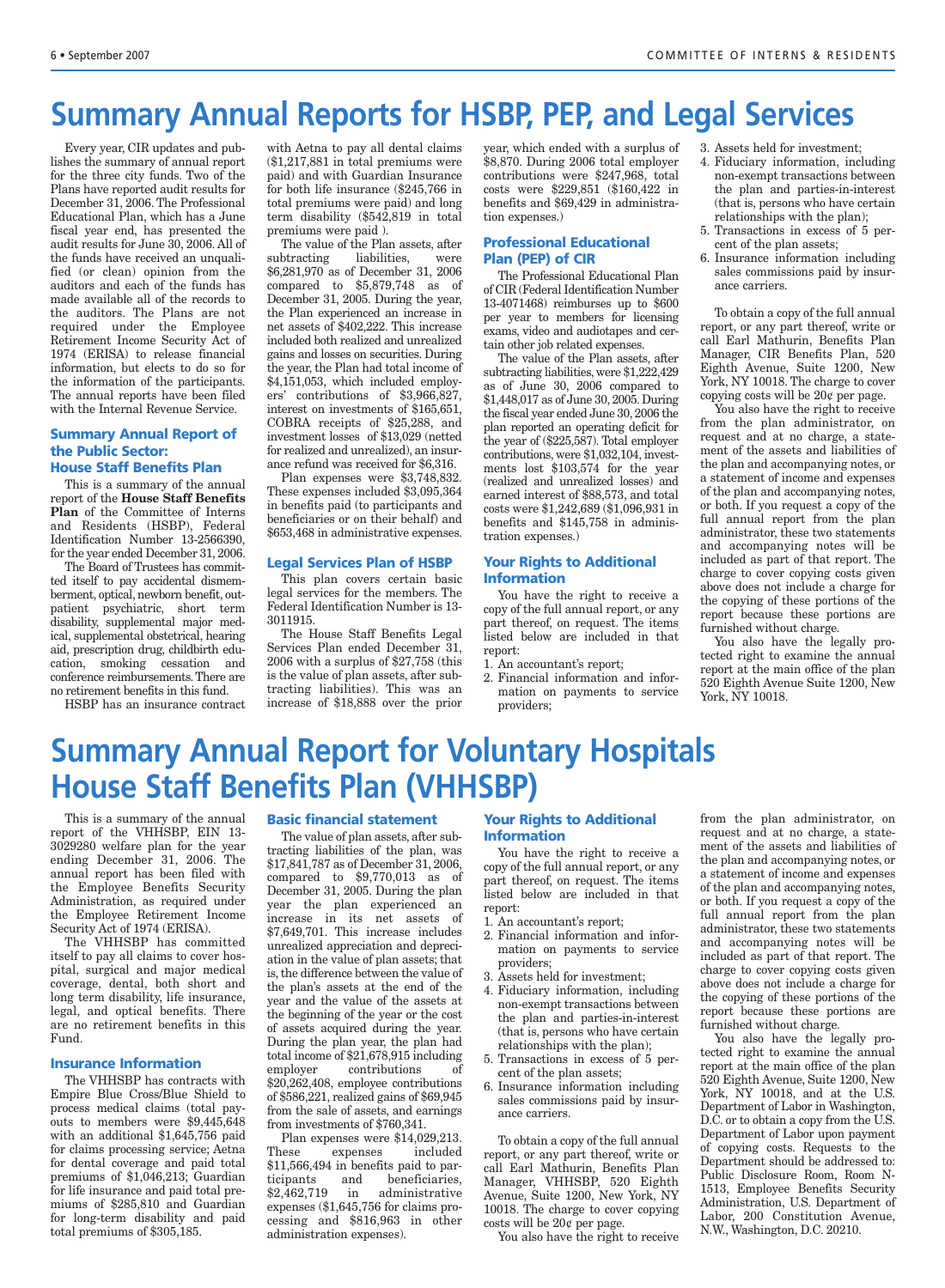## **NEW CONTRACT ROUND-UP**

## **Triumph Over Adversity in Brooklyn**

When CIR members at Brooklyn Hospital pre-<br>they knew that securing a good agreement<br>would not be easy The begated is emerging from bank pared for their contract negotiations this spring, they knew that securing a good agreement would not be easy. The hospital is emerging from bankruptcy proceedings, and administration signaled that CIR members should not expect too much. Nonetheless, members of the CIR bargaining committee refused to be swayed, and prepared themselves to persist through challenging negotiations until an acceptable and quality settlement was reached.

After several long negotiation sessions, this was finally achieved on July 26, 2007, when the CIR bargaining team reached an agreement with hospital administration. The contract, which was overwhelmingly ratified by housestaff in a July 30 vote, awards residents raises averaging 4% per year over its threeyear term. It also establishes the first ever Patient Care Fund at Brooklyn Hospital, allowing housestaff to make \$10,000 worth of purchases each year in materials and equipment that will benefit patient care. Brooklyn housestaff also won the new benefits of paid paternity leave and a \$650 board review reimbursement in their final year of training.

"We understood the hospital's tough financial situation, but believed our requests were very reasonable," said Dr. Rajeev Fernando, a PGY 3 in Internal Medicine at Brooklyn, and member of the bargaining committee. "We prepared to stick to our guns during negotiations. In the end, with the 4% raises and board review reimbursements, I feel we made tremendously significant gains in this new contract."



**Modesto Win Benefits Community**

**Haristorically, the Family Residency** Program at Doctors Medical Center in Modesto, CA has been one of the area's gems. Not only do residents embark on three years of rigorous training, during which they deliver high-quality care to local patients, but also often stay past residency to practice medicine in the Modesto community long-term.

With that in mind, Modesto's CIR members began contract negotiations this May focused on enhancing their prior agreement to allow the program to continue attracting the highcaliber physicians who offer so much to the community. Recognizing the dual increases in both the cost of living in Modesto and the burden of medical educational debt, the negotiating committee decided its top priority would be securing gains in three key areas: salary for incoming interns, professional development funds, and bilingual pay. These goals were achieved when CIR members voted on June 13, 2007 to unanimously ratify a three-year contract that includes a 10% salary increase over the term of the agreement, an additional 2% equity increase for interns, an increase for bilingual pay, and a \$300 increase per PGY for professional development.

"Negotiating our contract was an interesting and educational experience," said Dr. Christie Garb, a negotiating committee member. "Being part of CIR helped us obtain a significant increase in our incomes and other benefits. As many graduates of our program stay in the area, a more competitive residency will definitely be a continuing benefit to our community."

### **STANDING UP FOR OUR RIGHTS**

## **In New Jersey: Pushing Back Health Premium Increase**

the University of Medicine and

his June, the administration of<br>the University of Medicine and<br>Dentistry of New Jersey (UMDNJ) made a sudden announcement: all employees, including the 1,100 CIR members who work in UMDNJ's hospitals across the state, would now have 1.5% of their earnings deducted from each paycheck as a health insurance premium.

For CIR members at UMDNJ, this new deduction would have effectively cut in half the hard-won 3% raise they had secured for themselves during contract negotiations last year. "This was not only a question of money, it was also a question of prin-

ciple," explained Dr. Snehal Bhatt, CIR NJ Vice Pres., and a Psychiatry resident at UMDNJ Robert Wood Johnson Medical Center. "UMDNJ sought to introduce these deductions unilaterally, bypassing any discussion with employees about this significant change."

CIR members responded quickly, forming a coalition with leaders from the other unions representing UMDNJ employees to circulate a PHOTOS:  $\frac{1}{25}$  douting this significant<br>change."<br>  $\frac{1}{25}$  contains the duckly, forming<br>  $\frac{1}{25}$  a coalition with leaders<br>  $\frac{1}{25}$  from the other unions rep-<br>  $\frac{1}{25}$  resenting UMDNJ tion that helped them successfu

petition demanding that the new deductions be rescinded. In only a matter of days, this coalition effort garnered thousands of signatures, and preparations began for a rally at a meeting of the UMDNJ trustees.

The rally never took place, as the response from less than two weeks of petitioning was so strong that UMDNJ administration quickly repealed the new premium. "This was a big victory for residents and other employees," said Dr. Bhatt, "and it would not have been achieved without the collective strength we possessed by being unionized."



Drs. Gabriel Smolarz and Mark Saxena (l. to r.) of UMDNJ Robert Wood Johnson Medical Center display the petition that helped them successfully roll back a proposed<br>1.5% deduction from their salary.

## **In Puerto Rico: Getting Paid On Time**

**C**IR members employed by the<br>
Puerto Rico Department of<br>
Health provide medical care to<br>
needle who live in the common Puerto Rico Department of people who live in the commonwealth's metropolitan center and rural outskirts. Given the vital service they provide, it would seem reasonable for these hard-working resident physicians to expect to receive their pay for this work in a timely fashion.

This was not the case in May, 2007, when housestaff working at three hospitals abruptly stopped receiving their paychecks without explanation. They continued caring for their patients, but after more than a month of working without pay, they felt compelled to take action. The residents decided to bring the issue to the public's attention, by calling simultaneous press conferences on June 20 at Raúl Arnau University Hospital in Bayamón, and St. Luke's Memorial Hospital in Ponce.

On the morning of the 20th, the Health Department called the local CIR office to inform the residents that checks had been cut and sent out for the full amount owed. Despite having successfully forced the Health Department to comply with their immediate demands, CIR members decided to continue with the press events as scheduled, to bring to light the ordeal they had



Dr. Abymeal Frontanes is interviewed by news radio station WAPA.

endured, prevent further lapses in payroll, and raise awareness about the struggles resident physicians face. Between the two press conferences, CIR members received coverage from all of Puerto Rico's major newspapers, radio stations, and TV news programs.

"We are mothers and fathers with families who perform a service for which we receive a salary that, although being lower than those of our fellow residents at other institutions, helps us with our economic responsibilities like any other citizen," said Dr. José Pizarro Otero, a CIR leader at University Hospital in Bayamón. "We work out of love for our profession, but that alone doesn't put food on the table, or help to purchase your books."